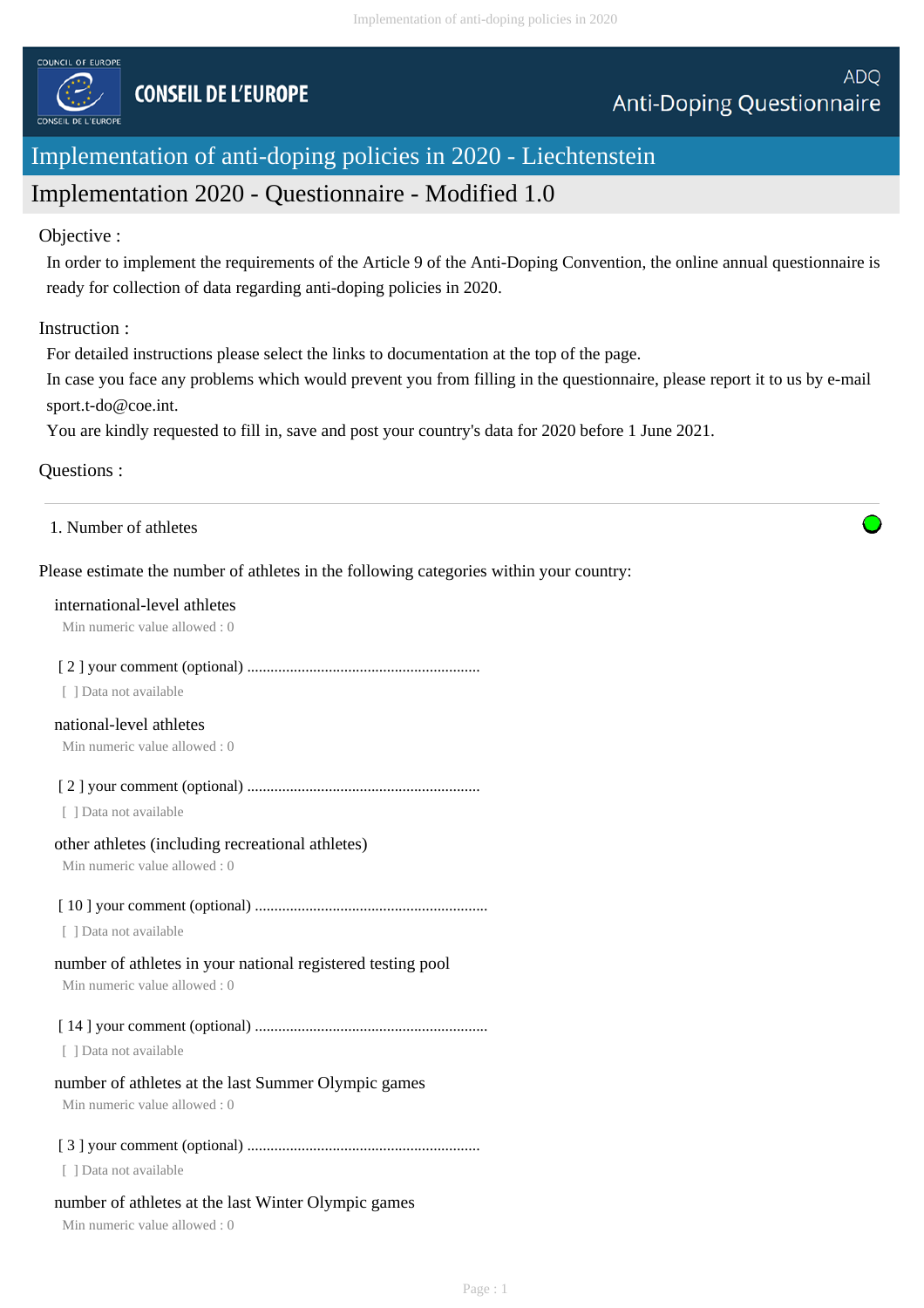| [ ] Data not available                                                                                                                     |
|--------------------------------------------------------------------------------------------------------------------------------------------|
| number of athletes at the last Summer Paralympic games<br>Min numeric value allowed: 0                                                     |
| [ ] Data not available                                                                                                                     |
| number of athletes at the last Winter Paralympic games<br>Min numeric value allowed: 0                                                     |
| [ ] Data not available                                                                                                                     |
| 2. Doping definition                                                                                                                       |
| What is the definition of "doping in sport" used in your country?                                                                          |
|                                                                                                                                            |
|                                                                                                                                            |
|                                                                                                                                            |
|                                                                                                                                            |
| 3. Doping list                                                                                                                             |
| Which list of banned pharmacological classes of doping agents and doping methods (i.e. Prohibited List) is implemented in<br>your country? |
| [X] Prohibited List, as adopted by the Executive Committee of WADA. Your comment (optional)                                                |
| [ ] List of banned pharmacological classes of doping agents and doping methods, as adopted by the Monitoring Group (T-DO). Your            |
| [ ] Prohibited List, as adopted by the Conference of Parties of the International Convention against Doping in Sport (UNESCO). Your        |
|                                                                                                                                            |
| Attachments<br>$\sum$ Verordnung vom 11. Juli 2020 über die Dopingliste.pdf                                                                |
| 4. Additional doping lists                                                                                                                 |
| For the purposes of restricting availability of doping substances, are there other lists than those defined in the question 3?             |
|                                                                                                                                            |
|                                                                                                                                            |
| 5. Anti-doping laws                                                                                                                        |

Are there any anti-doping laws in your country?

[ X ] Anti-doping law (other than ratification of the Convention). Your comment (optional) ............................................................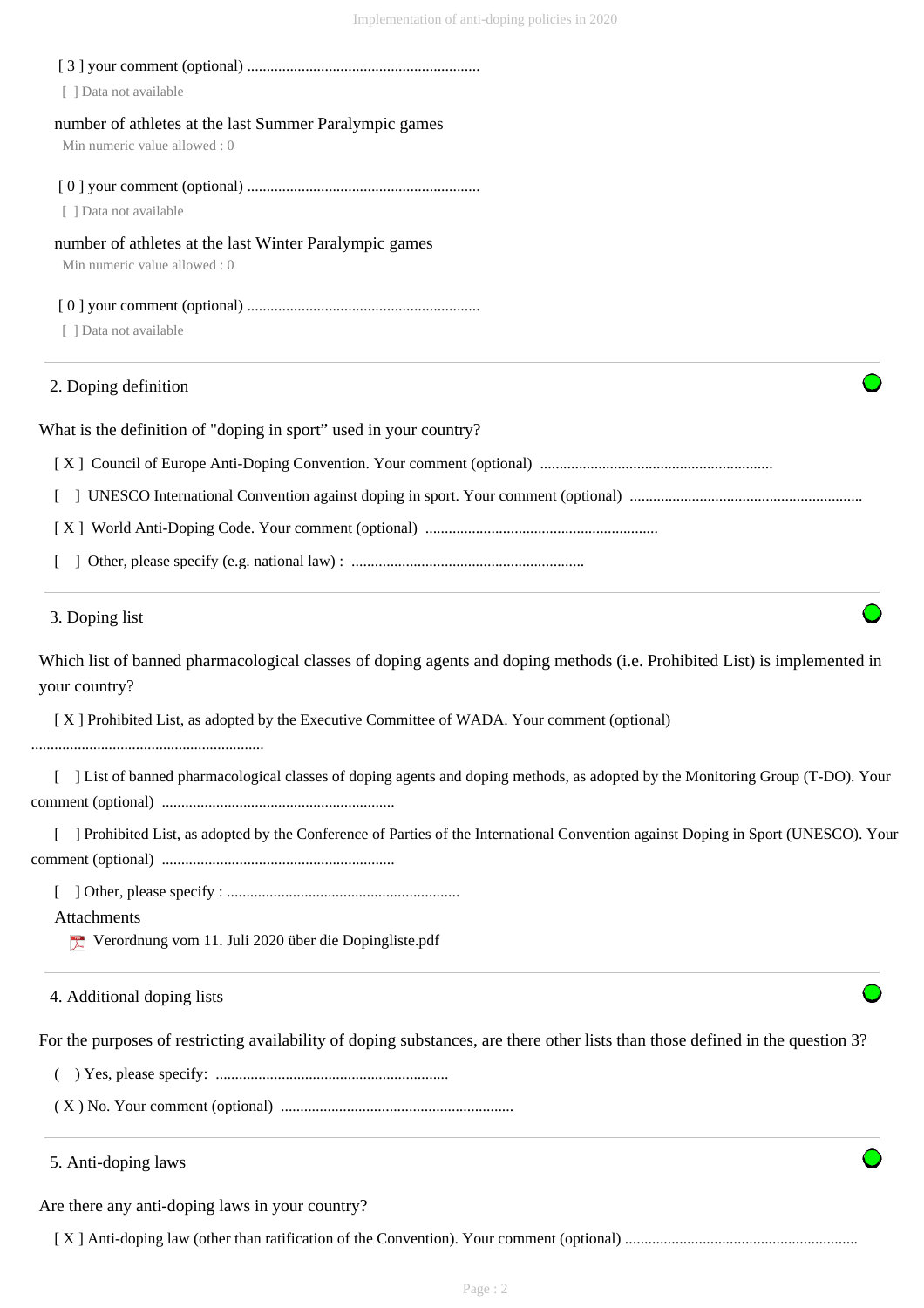[ ] Other public law rules, please specify: ............................................................

[ ] No. Your comment (optional) ............................................................

#### Attachments

- **E** Übereinkommen gegen Doping.pdf
- Verordnung vom 11. Juli 2020 über die Dopingliste.pdf
- **Zusatzprotokoll Doping.pdf**
- Sportgesetz 2018.pdf
- Verordnung über die Dopingliste : http://https://www.gesetze.li/konso/2000150000?search\_text=doping&search\_loc=titel&lrnr=&lgblid\_von=&observe\_date=13.0 5.2021

#### 6. National Anti-Doping Organisation (NADO)

What is the legal status of your national anti-doping organisation? Please upload the statutes, if possible

- ( ) Public authority. Your comment (optional) ............................................................
- ( ) Non-governmental organisation. Your comment (optional) ............................................................

( ) Private company. Your comment (optional) ............................................................

( X ) National Olympic Committee acting as a NADO. Your comment (optional) ............................................................

( ) Other, please specify : ............................................................

#### Attachments

Liechtenstein Olympic Committee : http://www.olympic.li

#### 7. NADO activities

Which of the activities below are conducted by your national anti-doping organisation? Please upload the organisational chart, if possible

|                                                | Yes. Your comment<br>(optional) | No, please specify which<br>organisation is in charge |
|------------------------------------------------|---------------------------------|-------------------------------------------------------|
| Co-ordination of action by public authorities  |                                 | (X) Ministry of Sport                                 |
| Co-ordination of the fight against trafficking |                                 | (X) Ministry of Justice                               |
| Testing (doping control)                       |                                 | $(X)$ Antidoping<br>Switzerland                       |
| Results management                             |                                 | $(X)$ Antidoping<br>Switzerland                       |
| Disciplinary procedures                        | (X)                             |                                                       |
| Education and/or information                   | (X)                             |                                                       |
| Research                                       |                                 | $(X)$ Antidoping<br>Switzerland                       |

#### 8. Funding of anti-doping programme

#### What was the annual budget of the NADO for the 2020 calendar year?

Min numeric value allowed : 0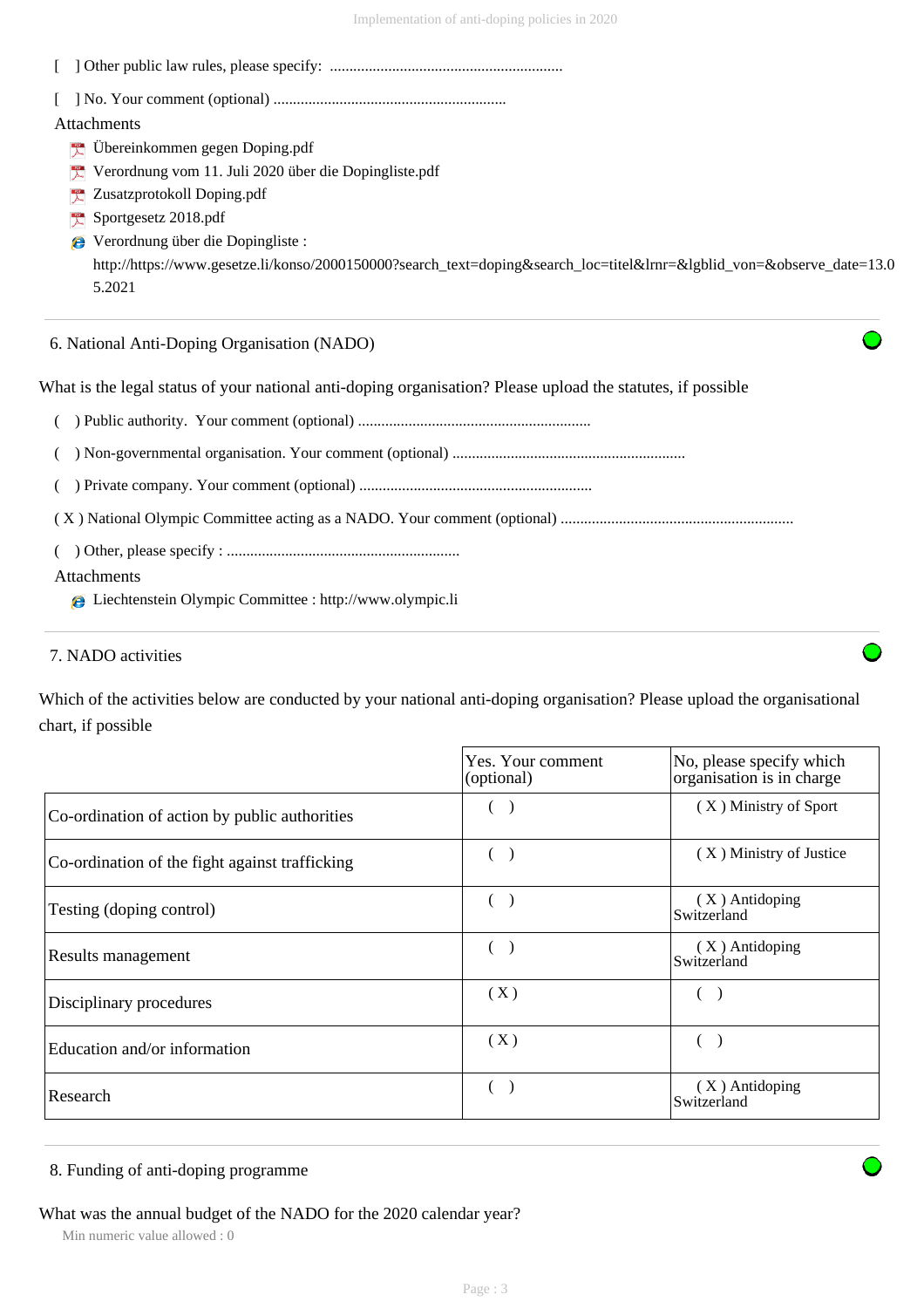#### [ 58000 ] amountCHFCurrency

[ ] Data not available

#### 9. Funding sources

How is the NADO funded? Please select all that apply and indicate an estimate in percentages:

#### [ X ] Government100%

 [ ] National Lottery programme ............................................................ % [ ] National Olympic Committee (NOC) ............................................................ % [ ] Other sports organisation(s) ............................................................ % [ ] Fee for service ............................................................ % [ ] Private ............................................................ % [ ] Other ............................................................ %

#### 10. Distribution of funding

What percentage of NADO's annual budget is put towards the following core programs?

|                        | ] Testing (including equipment, transportation, sample collection personnel fees) |
|------------------------|-----------------------------------------------------------------------------------|
|                        | ] Sample analysis                                                                 |
|                        | ] Investigations                                                                  |
|                        | ] Education                                                                       |
|                        | ] Research                                                                        |
|                        | ] Results Management/Legal                                                        |
|                        | ] Therapeutic Use Exemptions (TUEs)                                               |
|                        |                                                                                   |
| [X] Data not available |                                                                                   |

#### 11. Other funding for the anti-doping programme

Are other institutions funding any parts of the national anti-doping programme (e.g. laboratories, research, WADA contribution, Unesco Voluntary Fund)

( ) Yes, please describe ............................................................

 $(X)$  No

#### 12. Sport budget

What amount has been allocated to sport from the State budget through the national ministry responsible for sport for the year 2020?

[ 3800000 ] amountCHFcurrency / other information

[ ] Data not available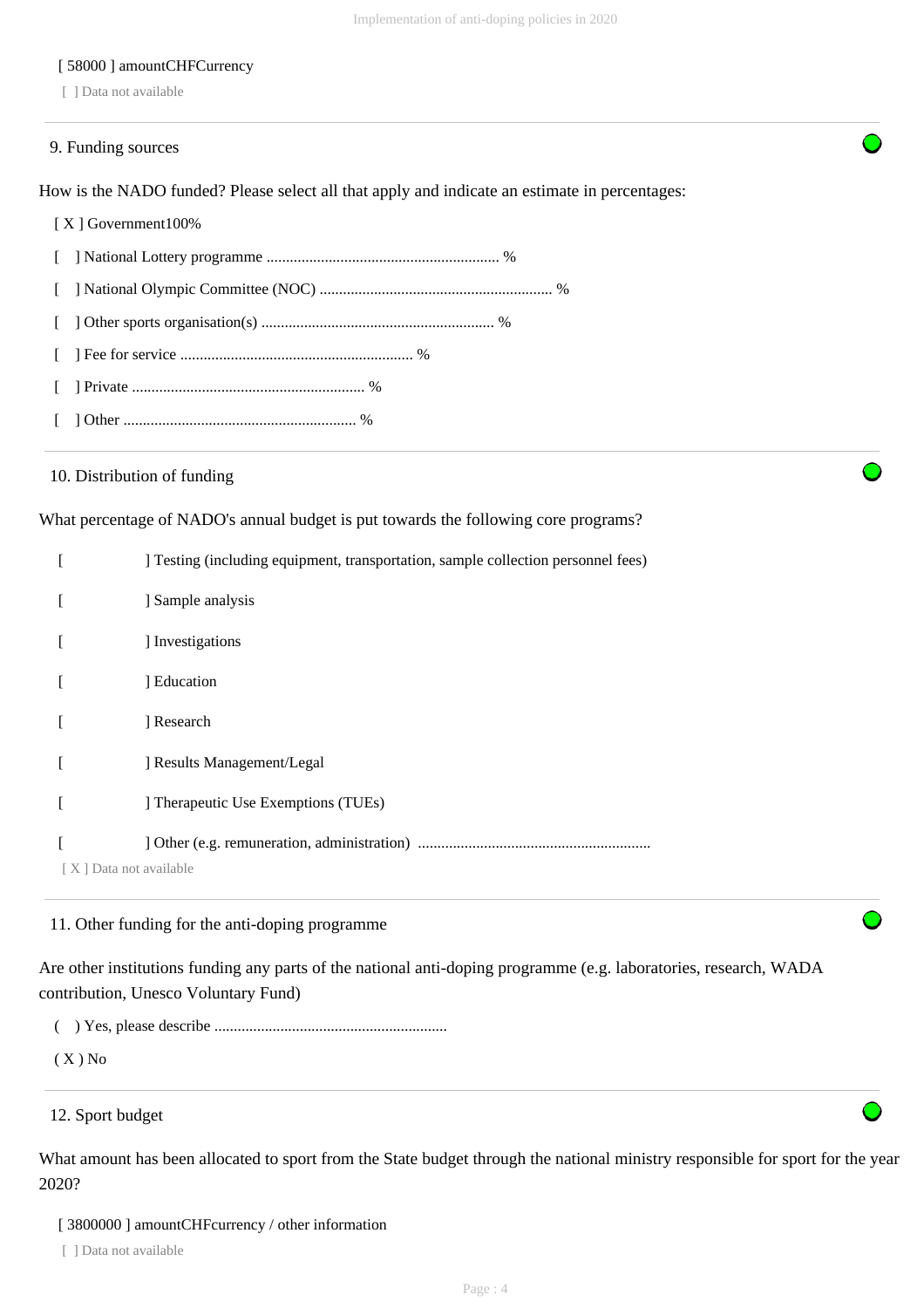# Is public funding withheld from organisations that do not comply with anti-doping regulations and related legal instruments? ( X ) Yes, all funding is withheld; your comment (optional) ............................................................ ( ) A limited amount of funding is withheld; your comment (optional) ............................................................ ( ) No financial implications; your comment (optional) ............................................................ ( ) Information not available; your comment (optional) ............................................................ Is sport-related financial assistance provided by public authorities withheld from banned athletes or athlete support personnel during the period of their suspension? ( X ) Yes, all funding is withheld; your comment (optional) ............................................................ ( ) A limited amount of funding is withheld; your comment (optional) ............................................................ ( ) No; your comment (optional) ............................................................ ( ) Not applicable (no sport-related financial assistance is provided by public authorities to athletes or support personnel); your comment (optional) ............................................................ ( ) Information not available; your comment (optional) ............................................................ Does your country have a national testing programme?  $(X)$  Yes ( ) No, please explain ............................................................ What elements of the testing program are implemented by the NADO? [ X ] Risk assessment and test distribution planning (TDP) [ X ] Registered testing pool [ X ] Random selection of athletes [ X ] Targeted selection of athletes [ X ] In-competition testing [X] Out-of-competition testing [X ] No-advance notice testing [X ] Blood testing [ X ] Athlete biological passport (ABP) modules [ ] Other elements, please specify ............................................................ [ ] If some elements are implemented by another body, please specify which body ............................................................ 13. Limiting public funding to organisations 14. Limitation of public funding of persons 15. Testing programme 16. Elements of the testing programme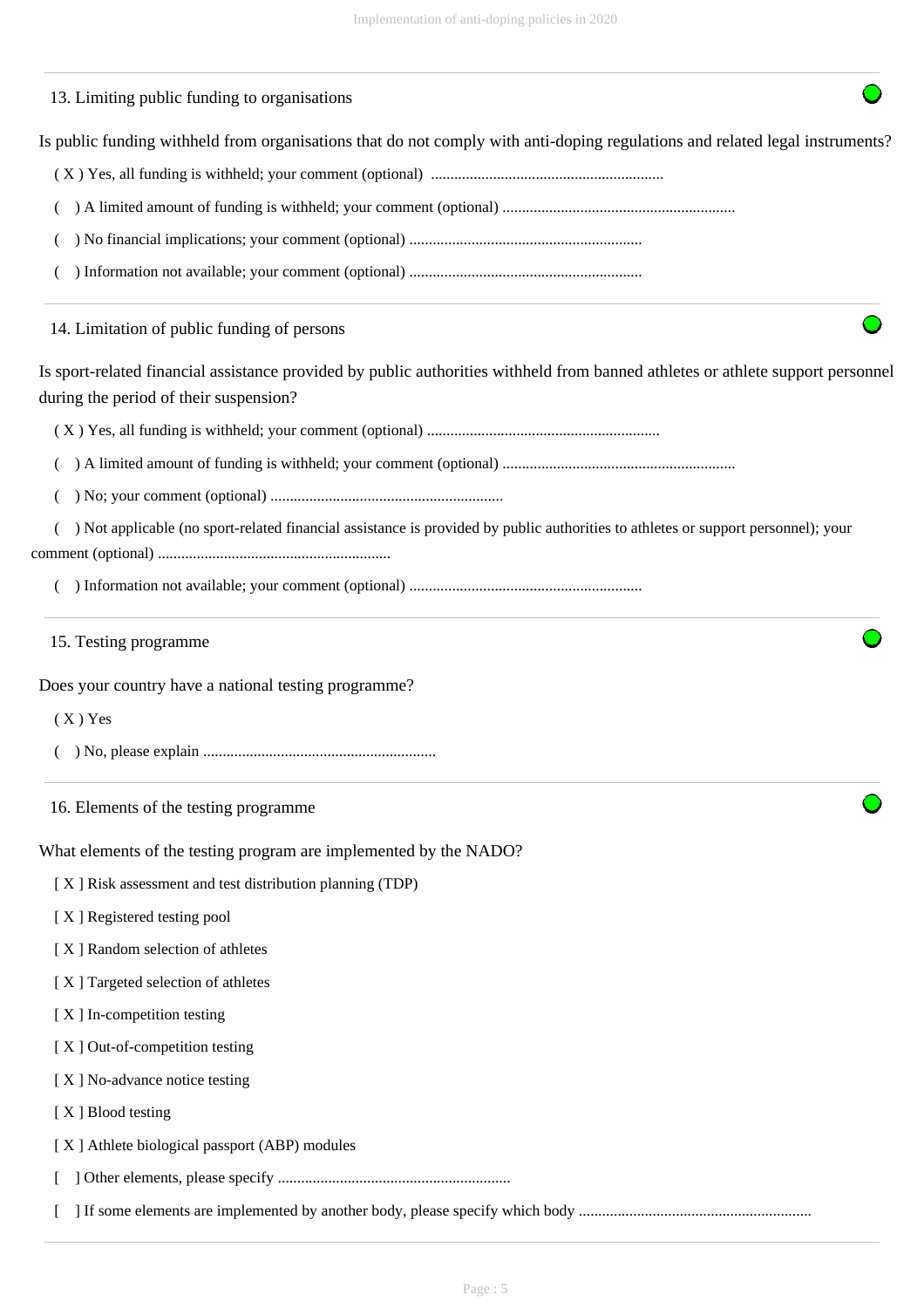#### 17. Quality certificate

Is your NADO or part of its procedures certified according to a quality standard (such as ISO or any other quality assurance system)?

( X ) Yes, please specify which standard, its scope and validityISO 9001:2015; fully certified

- ( ) In progress, please specify ............................................................
- ( ) No. Your comment (optional) ............................................................

18. NADO staff, committee members and other anti-doping specialists

Please outline below how many NADO staff, committees' members and other anti-doping specialists are involved in the coordination and management of your anti-doping programs (except sample collection personnel)

Min numeric value allowed : 0

[4] staff full time

[10] staff part time

 [ 8 ] committees' members (including, but not limited to, members of the disciplinary panels, NADO Board, TUE, education, whereabouts, scientific, athletes, appeals, ethics and/or other committees)

[ 0 ] other specialists, please describe ............................................................

[ ] Data not available

#### 19. Sample collection personnel

Do you have sample collection personnel (SCP) ?

( X ) Yes, within the NADO

( ) Yes, through a service provider (Delegated third party) ............................................................

( ) No, please explain ............................................................

#### 20. Number of DCOs and BCOs

How many doping control officers (DCOs), blood control officers (BCOs) and chaperones are in your sample collection personnel programme?

Min numeric value allowed : 0

[ 24 ] DCOs; your comment (optional) ............................................................

[ 16 ] BCOs; your comment (optional) ............................................................

[ 0 ] Chaperones; your comment (optional) ............................................................

[ ] Data not available

#### 21. Laboratory

Is there a doping control laboratory in your country?

[ ] Yes, accredited or approved by WADA in accordance with the International Standard for Laboratories

[ ] No, but a preparatory process is in progress to apply for accreditation or approval by WADA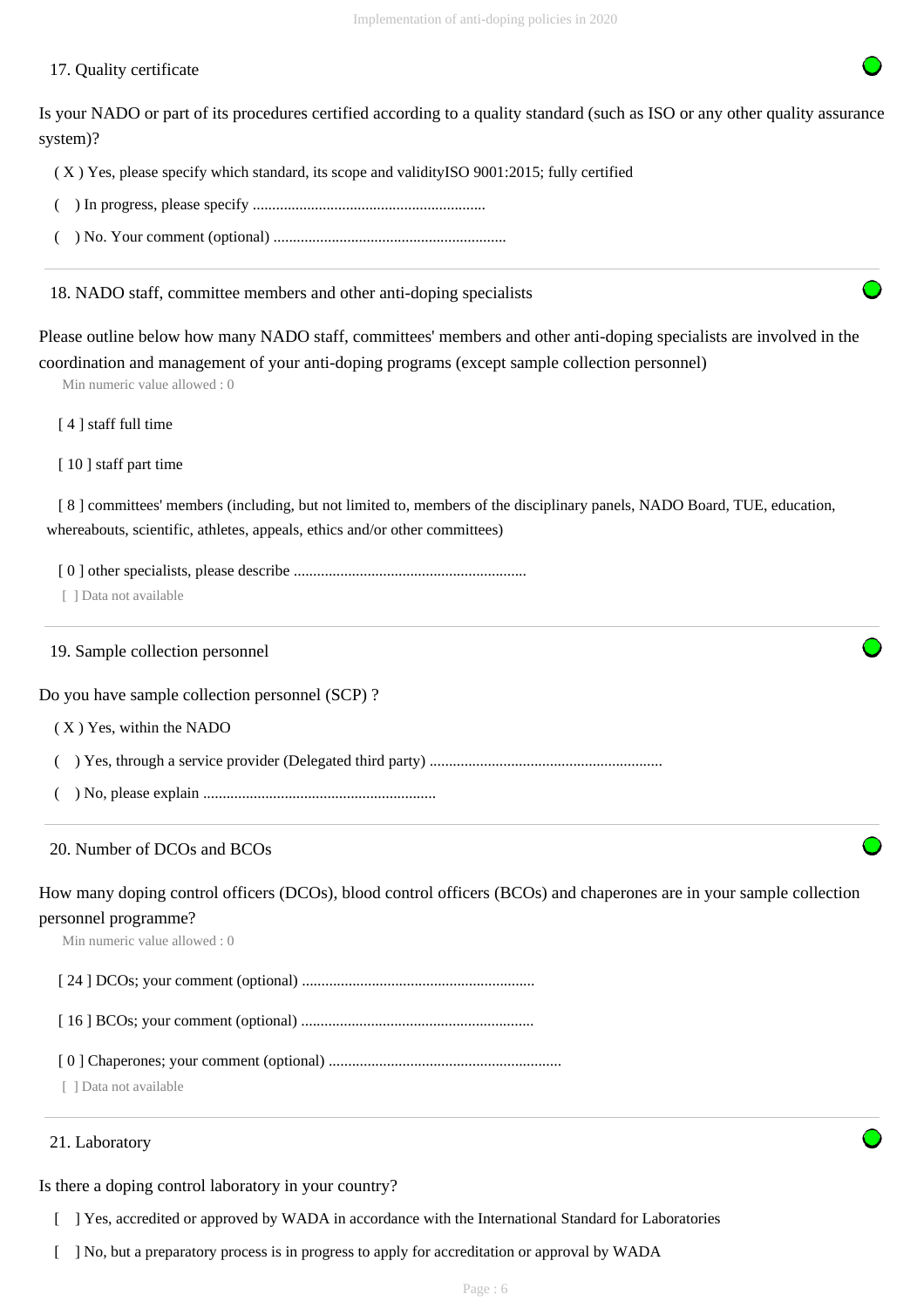$\bigcirc$ 

#### 22. Use of WADA laboratories

Which WADA-accredited or approved laboratories are used for analysis of samples collected by your NADO as a Testing authority within your national testing program in the year 2020? Please list all that applies, including the laboratory in your own country (if you use it) and indicate the percentage of samples analysed in each laboratory. Enter "0", if you don't use this laboratory

 $\overline{r}$ 

|                                   | % of NADO samples (estimate) |
|-----------------------------------|------------------------------|
| ANKARA, TURKEY                    | $\boldsymbol{0}$             |
| ATHENS, GREECE                    | $\boldsymbol{0}$             |
| <b>BANGKOK, THAILAND</b>          | $\boldsymbol{0}$             |
| <b>BARCELONA, SPAIN</b>           | $\boldsymbol{0}$             |
| <b>BEIJING, CHINA</b>             | $\boldsymbol{0}$             |
| <b>BLOEMFONTEIN, SOUTH AFRICA</b> | $\boldsymbol{0}$             |
| <b>BUCHAREST, ROMANIA</b>         | $\boldsymbol{0}$             |
| COLOGNE, GERMANY                  | $\boldsymbol{0}$             |
| DOHA, QATAR                       | $\boldsymbol{0}$             |
| GHENT, BELGIUM                    | $\boldsymbol{0}$             |
| HAVANA, CUBA                      | $\boldsymbol{0}$             |
| HELSINKI, FINLAND                 | $\boldsymbol{0}$             |
| KREISCHA, GERMANY                 | $\boldsymbol{0}$             |
| LAUSANNE, SWITZERLAND             | 100                          |
| LONDON, UNITED KINGDOM            | $\boldsymbol{0}$             |
| LOS ANGELES, USA                  | $\boldsymbol{0}$             |
| MADRID, SPAIN                     | $\boldsymbol{0}$             |
| MONTREAL, CANADA                  | $\boldsymbol{0}$             |
| NEW DELHI, INDIA                  | $\boldsymbol{0}$             |
| OSLO, NORWAY                      | $\boldsymbol{0}$             |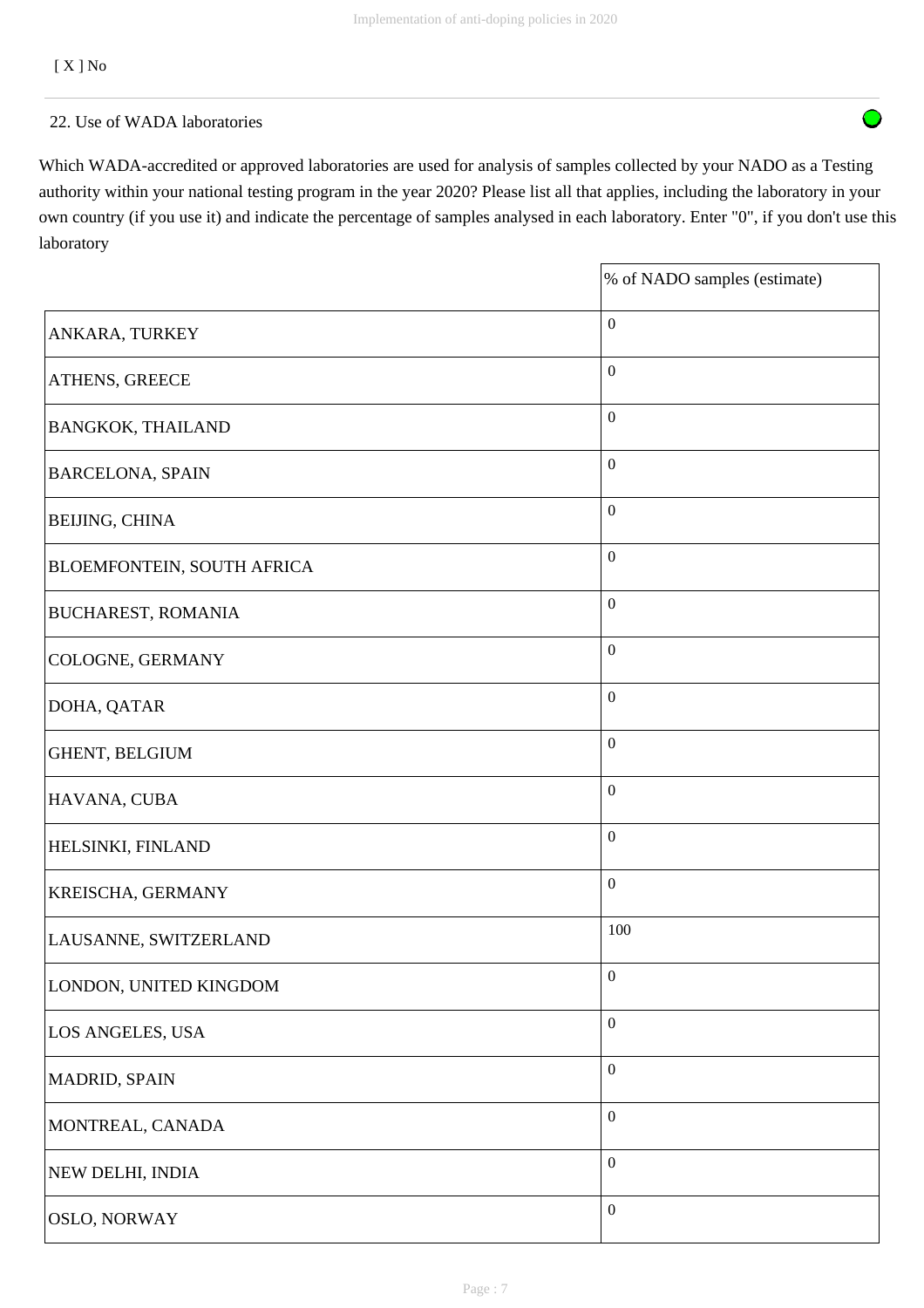| PARIS, FRANCE                 | $\Omega$ |
|-------------------------------|----------|
| <b>RIO DE JANEIRO, BRAZIL</b> | $\Omega$ |
| ROMA, ITALY                   | $\Omega$ |
| SALT LAKE CITY, USA           | $\Omega$ |
| <b>SEIBERSDORF, AUSTRIA</b>   | $\Omega$ |
| <b>SEOUL, SOUTH KOREA</b>     | $\theta$ |
| <b>STOCKHOLM, SWEDEN</b>      | $\theta$ |
| <b>SYDNEY, AUSTRALIA</b>      | $\Omega$ |
| TOKYO, JAPAN                  | $\Omega$ |
| WARSAW, POLAND                | $\theta$ |

[ ] Data not available

## 23. Testing statistics

How many samples were collected under your national testing program in the year 2020?

|                                                             | Urine | Blood (including ABP) |
|-------------------------------------------------------------|-------|-----------------------|
| In-competition samples<br>Min numeric value allowed : 0     |       | v                     |
| Out-of-competition samples<br>Min numeric value allowed : 0 | O     |                       |

[ ] Data not available

## 24. Testing abroad

Did you test athletes under your authority who reside or train abroad (directly or by subcontracting other ADOs or antidoping service providers)?

( X ) Yes; your comment (optional) ............................................................

( ) Not in 2020, but we have authorisation to do so; your comment (optional) ............................................................

( ) No, we do not have authorisation to do so; your comment (optional) ............................................................

#### 25. Disciplinary system

Please describe the disciplinary process for the anti-doping rule violations and application of the T-DO Recommendation on ensuring the independence of hearing panels (bodies) and promoting fair trial in anti-doping cases [T-DO/Rec(2017)01] http://rm.coe.int/recommendation-on-ensuring-the-independence-of-hearing-panels-bodies-a/1680735159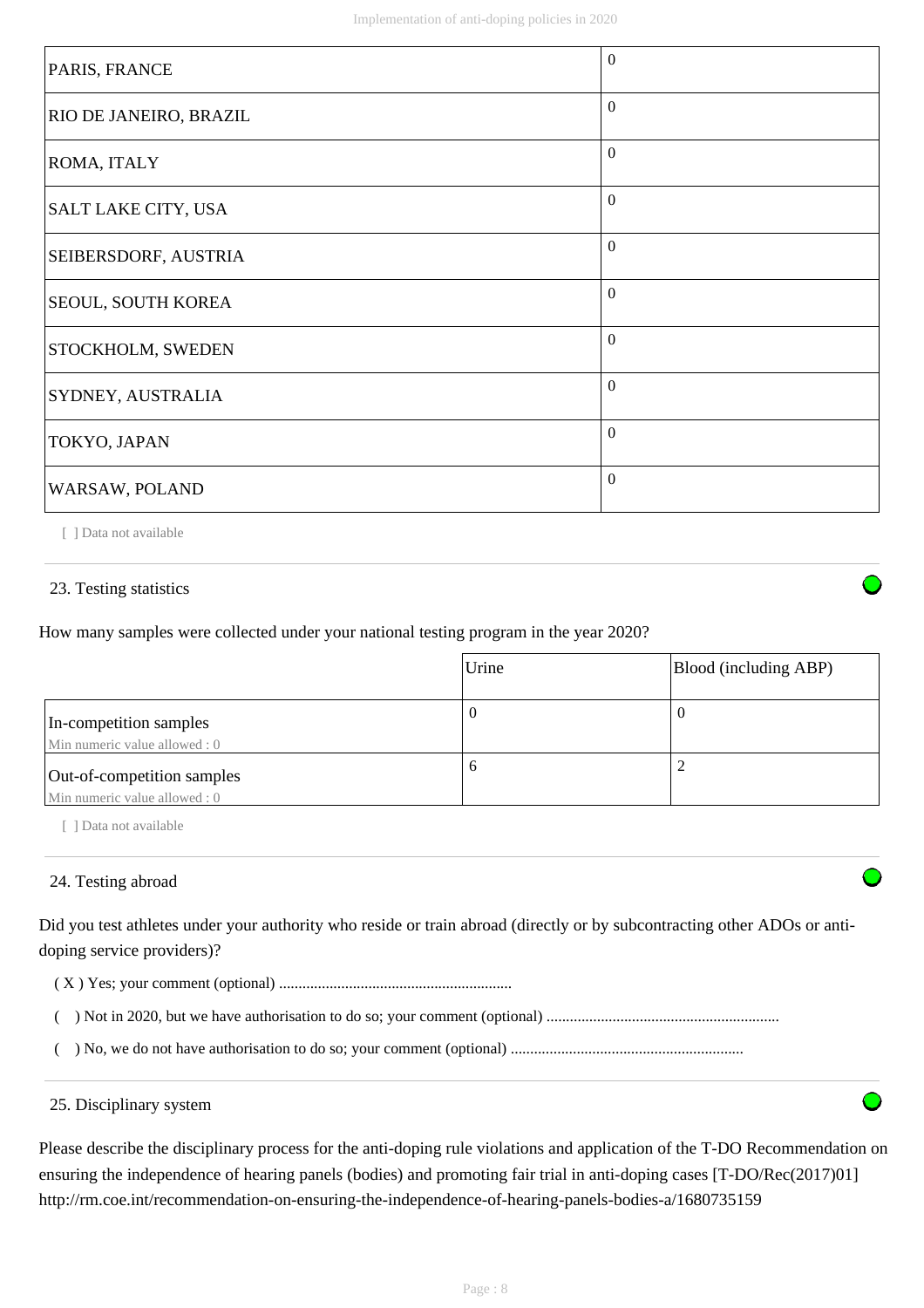| Has your State established<br>centralised panel/body in<br>charge of all hearing<br>proceedings in anti-doping<br>matters (hearing panel)?                                                       | yes | no | no |
|--------------------------------------------------------------------------------------------------------------------------------------------------------------------------------------------------|-----|----|----|
| Is the hearing panel<br>independent, and<br>operationally independent<br>from sport movement (i.a.<br>national federations,<br>National Olympic<br>Committee, National<br>Paralympic Committee)? | no  | no | no |
| Is the hearing panel<br>operationally independent<br>from the government?                                                                                                                        | yes | no | no |
| Is the hearing panel<br>operationally independent<br>from the NADO?                                                                                                                              | yes | no | no |
| Are you aware of T-<br>DO/Rec(2017)01?                                                                                                                                                           | no  | no | no |
| Is the composition of the<br>hearing panel in line with the<br>requirements outlined in T-<br>DO/Rec(2017)01?                                                                                    | yes | no | no |
| Are the rights of access to<br>justice ensured in accordance<br>with T-DO/Rec(2017)01?                                                                                                           | no  | no | no |
| Other comments                                                                                                                                                                                   | no  | no | no |

[ ] Data not available

#### 26. Appeals system

Please describe the process for handling anti-roping rule violations appeals

Describe, upload documents or add the link to the relevant content Please see the uploaded document

[ ] Data not available

#### Attachments

doping-statut\_2021\_de.pdf

Liechtenstein Olympic Committee : http://www.olympic.li/de-ch/leistungssport/antidoping.aspx

#### 27. Anti-doping rule violations (ADRV)

How many anti-doping rule violations cases were initiated in 2020 and how many of these initiated cases resulted in the imposition of a sanction?

| Initiated cases | Cases that resulted in a Cases that resulted in |             |
|-----------------|-------------------------------------------------|-------------|
|                 | sanction                                        | no sanction |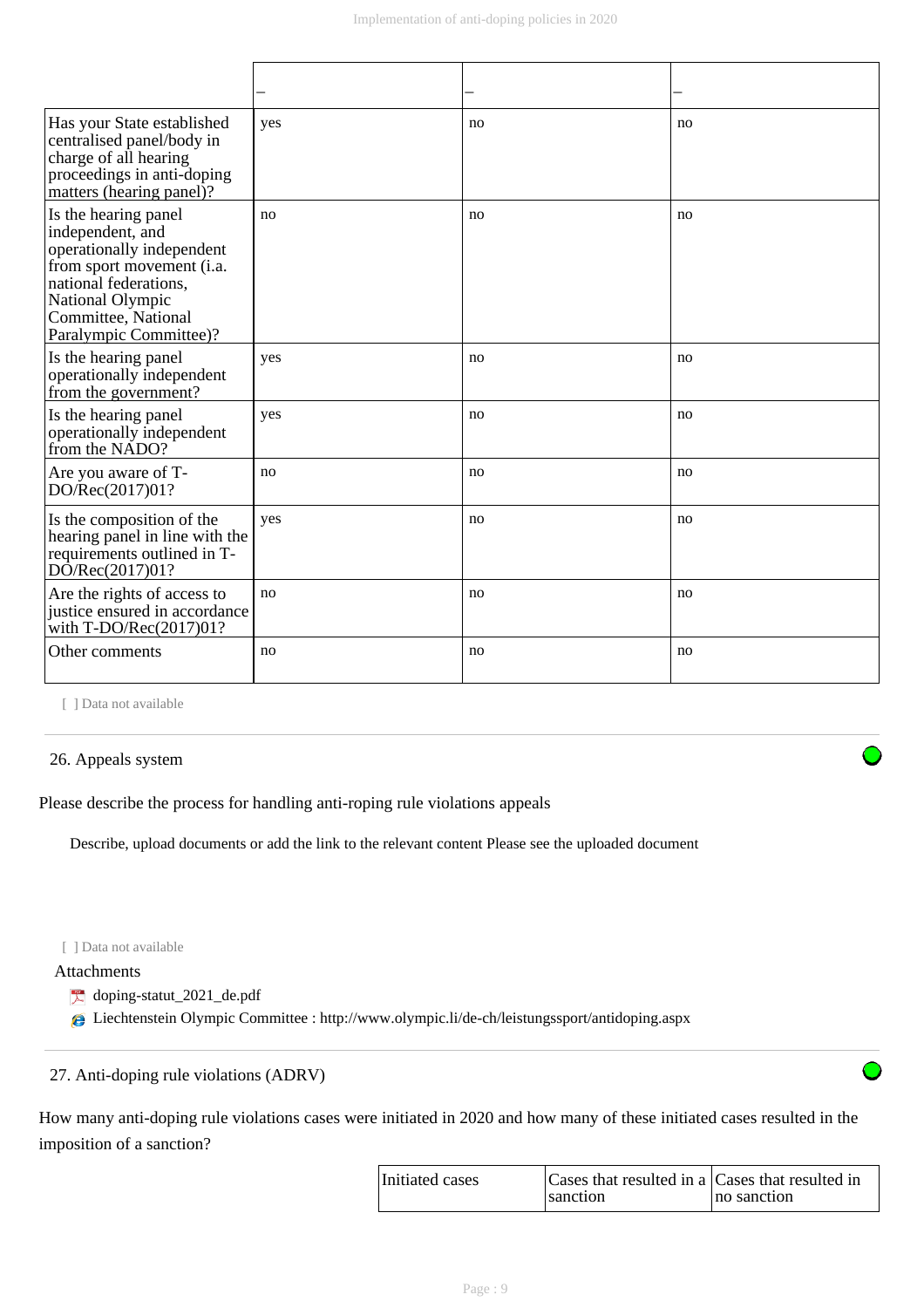|                                               | $\theta$         | $\overline{0}$   | $\theta$         |
|-----------------------------------------------|------------------|------------------|------------------|
| Presence of a prohibited substance or its     |                  |                  |                  |
| metabolites or markers in an athlete's sample |                  |                  |                  |
| Min numeric value allowed: 0                  |                  |                  |                  |
| Use or attempted use by an athlete of a       | $\mathbf{0}$     | $\mathbf{0}$     | $\Omega$         |
| prohibited substance or a prohibited method   |                  |                  |                  |
| Min numeric value allowed: 0                  |                  |                  |                  |
| Evading, refusing or failing to submit to     | $\boldsymbol{0}$ | $\Omega$         | $\theta$         |
| sample collection                             |                  |                  |                  |
| Min numeric value allowed: 0                  |                  |                  |                  |
| Whereabouts failures                          | $\overline{0}$   | $\mathbf{0}$     | $\theta$         |
| Min numeric value allowed: 0                  |                  |                  |                  |
| Tampering or attempted tampering with any     | $\boldsymbol{0}$ | $\mathbf{0}$     | $\theta$         |
| part of doping control                        |                  |                  |                  |
| Min numeric value allowed: 0                  |                  |                  |                  |
| Possession of prohibited substances and       | $\boldsymbol{0}$ | $\boldsymbol{0}$ | $\theta$         |
| prohibited methods                            |                  |                  |                  |
| Min numeric value allowed: 0                  |                  |                  |                  |
| Trafficking or attempted trafficking in any   | $\overline{0}$   | $\overline{0}$   | $\Omega$         |
| prohibited substance or prohibited method     |                  |                  |                  |
| Min numeric value allowed: 0                  |                  |                  |                  |
| Administration or attempted administration to | $\mathbf{0}$     | $\mathbf{0}$     | $\Omega$         |
| any athlete of any prohibited method or       |                  |                  |                  |
| prohibited substance                          |                  |                  |                  |
| Min numeric value allowed: 0                  |                  |                  |                  |
| Complicity                                    | $\boldsymbol{0}$ | $\boldsymbol{0}$ | $\theta$         |
| Min numeric value allowed: 0                  |                  |                  |                  |
| Prohibited association                        | $\boldsymbol{0}$ | $\boldsymbol{0}$ | $\boldsymbol{0}$ |
| Min numeric value allowed: 0                  |                  |                  |                  |

[ ] Data not available

#### 28. Whereabouts failures

How many of the following whereabouts failures have you registered in 2020?

[ 0 ] One missed test or filing failure

[ 0 ] Any combination of two missed tests and/or filing failures

[ ] Data not available

29. Co-operation with law enforcement agencies

What measures have been taken to ensure co-operation between NADO and law enforcement agencies in limiting illegal availability of doping substances?

[ X ] Law, please specify Regulation on the list of doping

[ X ] Agreement, please specify Convention against doping

[ ] Ad hoc activities, please specify ............................................................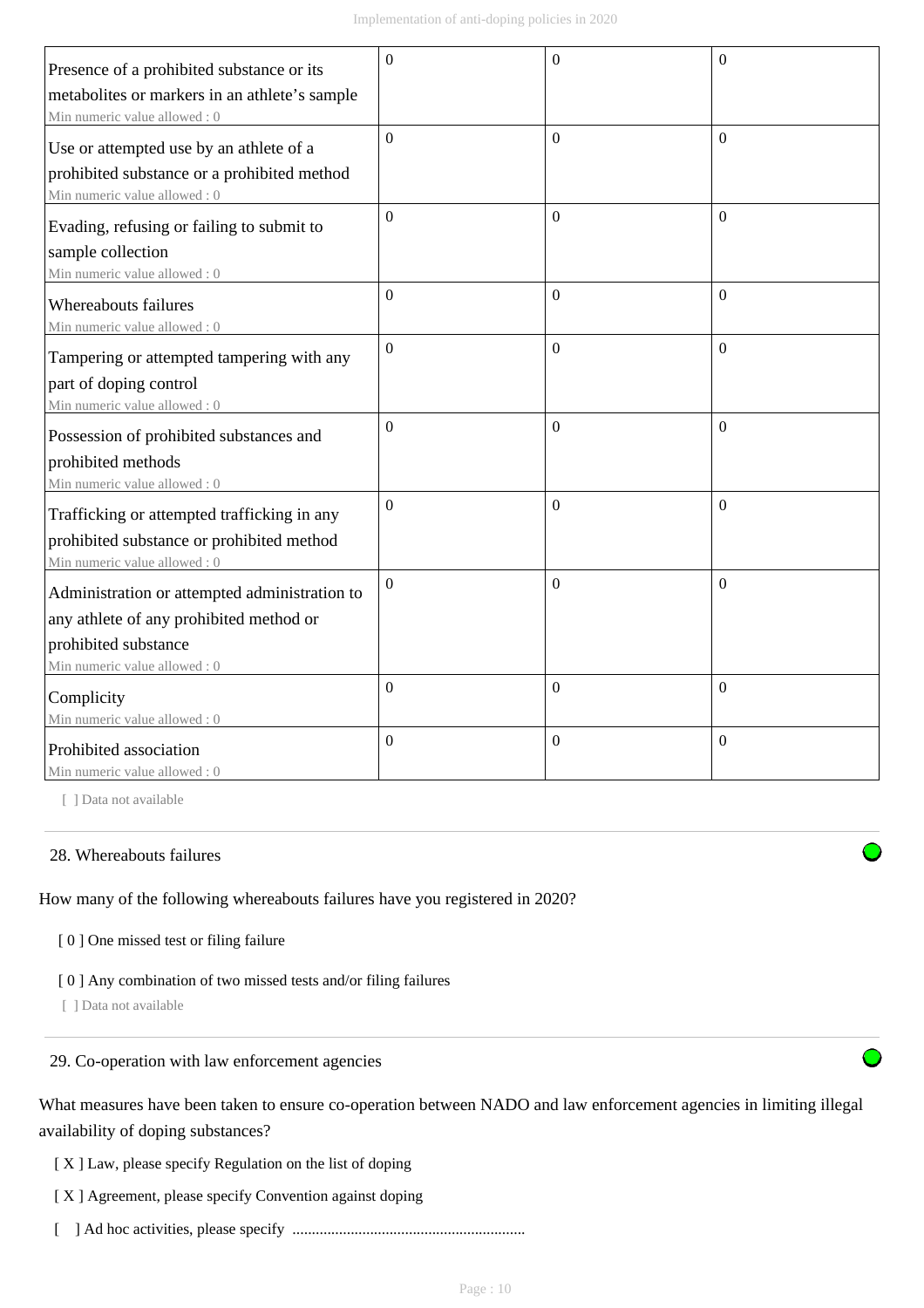- [ ] Other, please specify ............................................................
- [ ] None; your comment (optional) ............................................................

30. Sanctions for doping trafficking

Are there specific penalties or sanctions for illegal circulation of doping substances, in addition to those regulating the movement of medicines and narcotics?

 [ X ] Criminal penalties, please specify Anyone producing, importing, exporting, distributing, distributing, prescribing, surrendering or applying methods to third parties for doping purposes shall be punished by the district court for a term of imprisonment of up to two years.

[ X ] Financial penalties, please specify Granted funding must be partially or completely repaid.

- [ ] Administrative or civil sanctions, please specify ............................................................
- [ ] Professional disciplinary actions, please specify ............................................................
- [ ] None of above, please explain ............................................................
- [ ] Not available; your comment (optional) ............................................................

31. Statistics on doping trafficking

Do law enforcement agencies share data on the seizure of doping substances with the NADO?

- ( ) Yes, please specify how many seizures have been reported in 2020 ............................................................
- ( X ) No. Your comment (optional) ............................................................
- ( ) Other, please specify ............................................................

32. Whistleblowers

Is your NADO implementing a whistleblower policy/programme?

( X ) Yes; any comment ............................................................

( ) No, but a preparatory process is in progress to develop a whistleblower policy/programme; any comment

............................................................

( ) No; any comment ............................................................

Attachments

ADCH: Verdacht melden : http://https://www.antidoping.ch/verdacht-melden

33. Legal background for Whistleblower policy

If your NADO implements a Whistleblower policy/programme, please describe the legal framework for this programme

- [ ] National legislation
- [ ] NADO Rules
- [ ] Direct application of WADA Whistleblowing programme/policy and procedure for reporting misconduct
- [ ] Direct application of the rules of one or more international sports organisations, if yes, please list them

............................................................

[ ] Other. Please describe ............................................................

[X ] Not applicable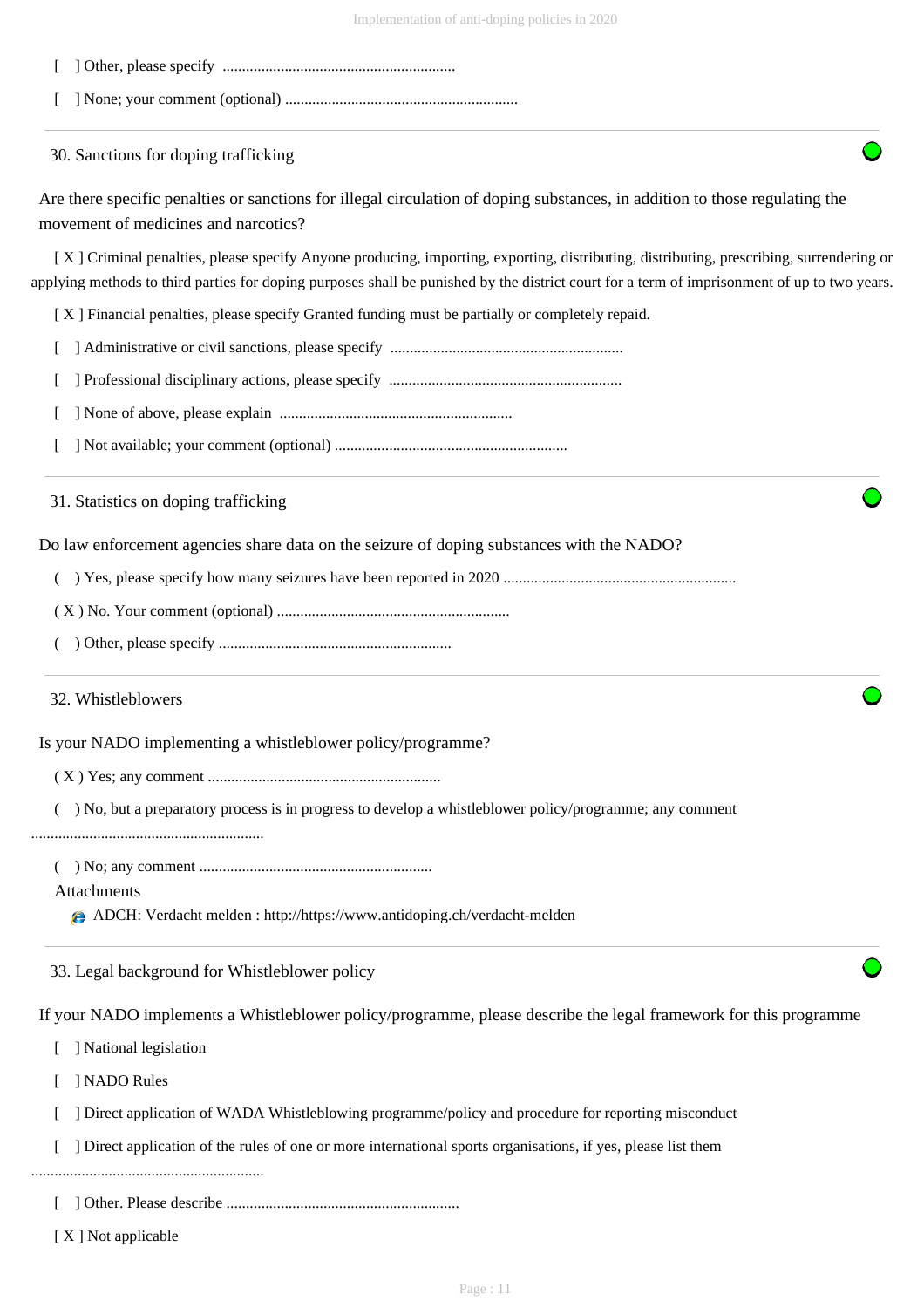#### 34. Organisation of anti-doping education

#### Which organisations are involved in implementing anti-doping education programs?

- [ X ] National anti-doping organisation
- [ X ] Ministry responsible for sport
- [ X ] Ministry responsible for education
- [ ] Ministry responsible for health
- [ ] Other governmental body ............................................................
- [ X ] National sport federations
- [ ] Regional/municipal sport organisations
- [ ] Universities
- [ X ] Schools
- [ X ] Sport clubs
- [ ] Other bodies ............................................................

#### 35. Anti-doping education themes

#### What types of anti-doping message are provided for different target groups?

|                      | elite<br>athletes | young<br>athletes | recreatio<br>nal<br>athletes | sports<br>officials | coaches                           | medical<br>personne pupils        | school                            | media                             | general<br>public                 | other                             |
|----------------------|-------------------|-------------------|------------------------------|---------------------|-----------------------------------|-----------------------------------|-----------------------------------|-----------------------------------|-----------------------------------|-----------------------------------|
| National and         | [X]               | [X]               | [X]                          | [X]                 | $\begin{bmatrix} 1 \end{bmatrix}$ | $\begin{bmatrix} 1 \end{bmatrix}$ | $\begin{bmatrix} 1 \end{bmatrix}$ | $\begin{bmatrix} 1 \end{bmatrix}$ | $\begin{bmatrix} 1 \end{bmatrix}$ | $\begin{bmatrix} 1 \end{bmatrix}$ |
| International anti-  |                   |                   |                              |                     |                                   |                                   |                                   |                                   |                                   |                                   |
| doping rules         |                   |                   |                              |                     |                                   |                                   |                                   |                                   |                                   |                                   |
| Harm of doping to    | [X]               | [X]               | [X]                          | [X]                 | $\begin{bmatrix} 1 \end{bmatrix}$ | $\begin{bmatrix} 1 \end{bmatrix}$ | $\begin{bmatrix} 1 \end{bmatrix}$ | $\begin{bmatrix} 1 \end{bmatrix}$ | $\begin{bmatrix} 1 \end{bmatrix}$ | $\lceil \cdot \rceil$             |
| the spirit of sport  |                   |                   |                              |                     |                                   |                                   |                                   |                                   |                                   |                                   |
| Athletes and         | [X]               | [X]               | [X]                          | [X]                 | $\lceil \rceil$                   | $\overline{a}$<br>$\Box$          | $[ \ ]$                           | $\begin{bmatrix} 1 \end{bmatrix}$ | $\begin{bmatrix} 1 \end{bmatrix}$ | $\begin{bmatrix} 1 \end{bmatrix}$ |
| athlete support      |                   |                   |                              |                     |                                   |                                   |                                   |                                   |                                   |                                   |
| personnel's rights   |                   |                   |                              |                     |                                   |                                   |                                   |                                   |                                   |                                   |
| and responsibilities |                   |                   |                              |                     |                                   |                                   |                                   |                                   |                                   |                                   |
| Consequences of      | [X]               | [X]               | [X]                          | [X]                 | $\lceil \cdot \rceil$             | $\overline{1}$<br>$\Box$          | $[ \ ]$                           | $\lceil \cdot \rceil$             | $\begin{bmatrix} 1 \end{bmatrix}$ | $\lceil \cdot \rceil$             |
| doping, including    |                   |                   |                              |                     |                                   |                                   |                                   |                                   |                                   |                                   |
| sanctions, health    |                   |                   |                              |                     |                                   |                                   |                                   |                                   |                                   |                                   |
| and social           |                   |                   |                              |                     |                                   |                                   |                                   |                                   |                                   |                                   |
| consequences         |                   |                   |                              |                     |                                   |                                   |                                   |                                   |                                   |                                   |
| Substances and       | [X]               | [X]               | [X]                          | [X]                 | $\begin{bmatrix} 1 \end{bmatrix}$ | $\begin{bmatrix} 1 \end{bmatrix}$ | $\begin{bmatrix} 1 \end{bmatrix}$ | $\begin{bmatrix} 1 \end{bmatrix}$ | $\begin{bmatrix} 1 \end{bmatrix}$ | $\begin{bmatrix} 1 \end{bmatrix}$ |
| methods on the       |                   |                   |                              |                     |                                   |                                   |                                   |                                   |                                   |                                   |
| Prohibited List      |                   |                   |                              |                     |                                   |                                   |                                   |                                   |                                   |                                   |
| Doping control       | [X]               | [X]               | [X]                          | [X]                 | $\begin{bmatrix} 1 \end{bmatrix}$ | $\begin{bmatrix} 1 \end{bmatrix}$ | $\begin{bmatrix} 1 \end{bmatrix}$ | $\begin{bmatrix} 1 \end{bmatrix}$ | $\begin{bmatrix} 1 \end{bmatrix}$ | $\begin{bmatrix} 1 \end{bmatrix}$ |
| procedures           |                   |                   |                              |                     |                                   |                                   |                                   |                                   |                                   |                                   |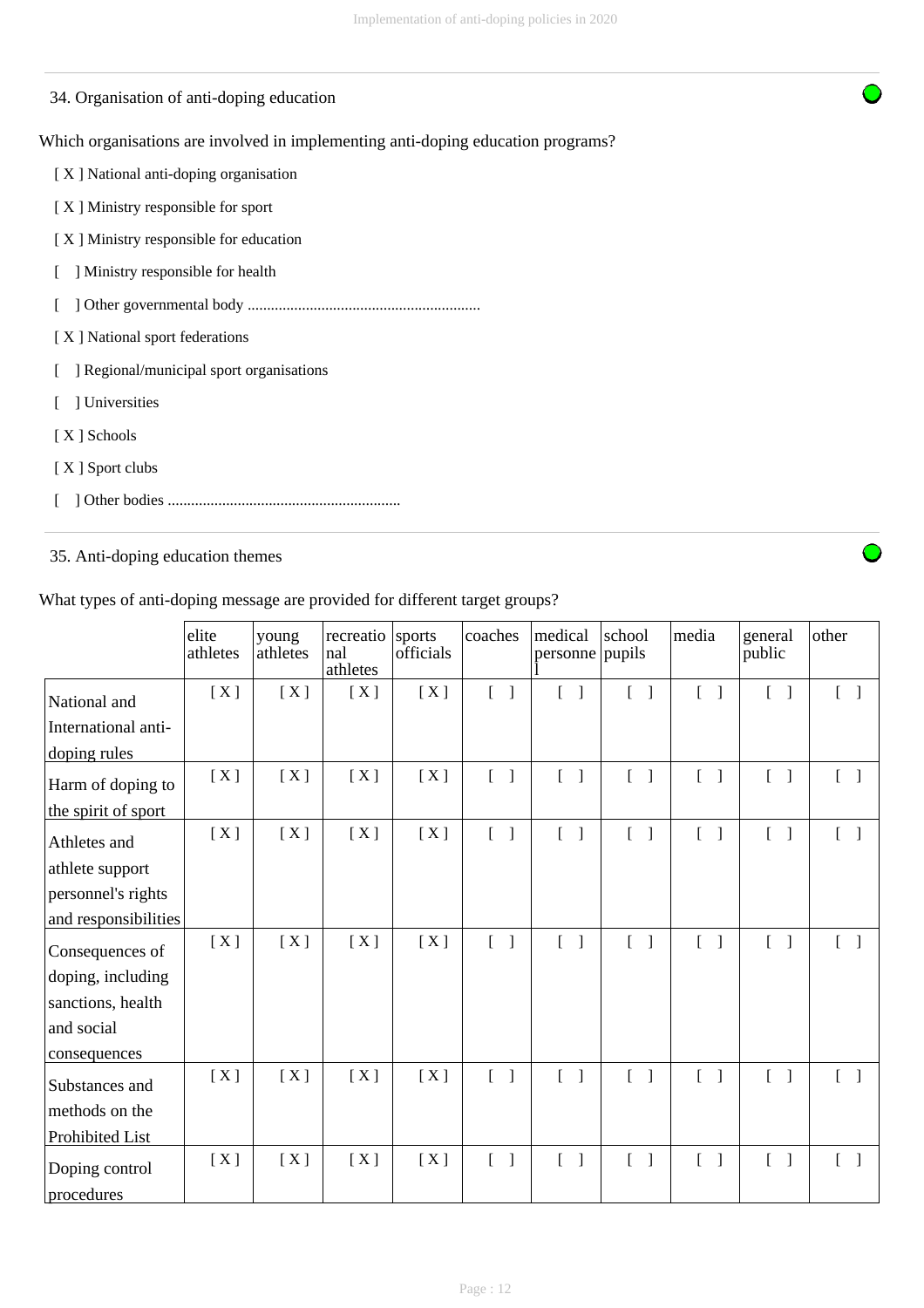| Therapeutic use<br>exemptions<br>(TUEs)   | [X] | [X] | [X] | [X] |  |  |  |
|-------------------------------------------|-----|-----|-----|-----|--|--|--|
| Applicable<br>whereabouts<br>requirements | [X] |     |     | [X] |  |  |  |

#### 36. Nutritional supplements

What measures have been taken to address the problems related to nutritional supplements in sport?

- [ ] Restrict availability
- [ ] Control of production
- [ ] Provide quality assurance
- [ ] Comprehensive labelling
- [ ] Limit advertising and promotion
- [ X ] Educational and informational measures
- [ ] Other, please specify: ............................................................

#### 37. Anti-doping research

Has any anti-doping research been undertaken or supported?

- ( ) Yes; your comment (optional) ............................................................
- ( ) Yes, to a limited extent; your comment (optional) ............................................................
- ( X ) No; your comment (optional) ............................................................
- 38. Areas of anti-doping research

What are the areas of anti-doping research?

- [ ] Doping prevention
- [ ] Detection methods
- [ ] Behavioural and social aspects of doping
- [ ] Health consequences of doping
- [ ] Physiological and psychological training programmes
- [ ] Emerging substances or methods
- [ ] Alternative testing methods
- [ X ] None
- [ ] Other; your comment (optional) ............................................................

39. Publication of anti-doping research

How many articles with the results of this research have been published in peer-reviewed scientific journals? Please upload a summary or share links to resources, if available